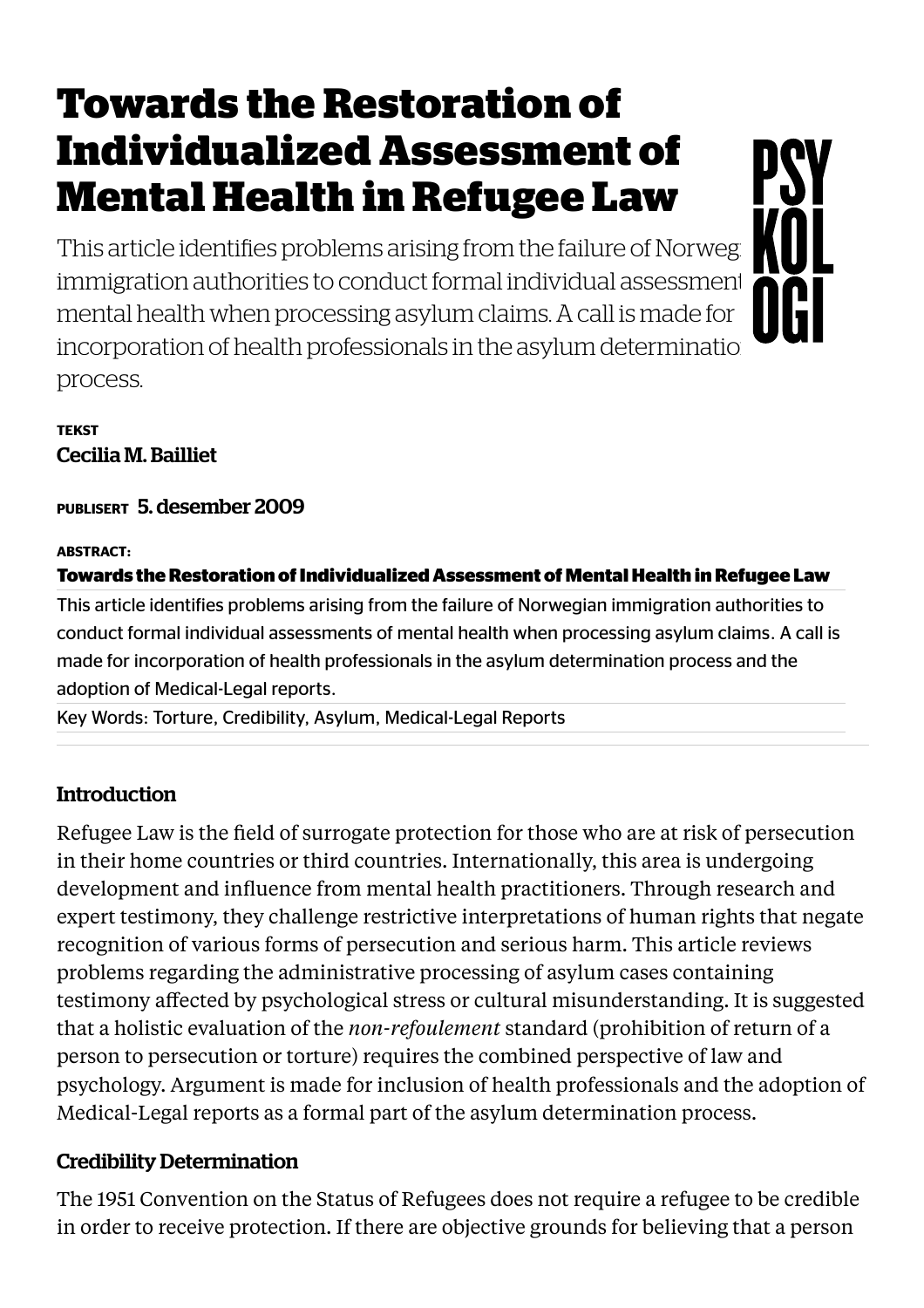requires protection (such as ethnic origin in a situation of ethnic cleansing) the fact that there is vagueness in his testimony should not be sufficient to deny him protection. It is important to note that the majority of asylum cases are actually rejected on the basis of an adverse credibility assessment. Coffey (2003), Millbank (2009), and Herlihy & Turner (2007) review the criteria used for credibility assessments: demeanour, consistency, and plausibility of facts. They demonstrate how these criteria are affected by cross-cultural communication, distrust of national authorities, shame, reluctance to discuss traumas, and memory disorders. Vloeberghs & Bloemen (2008:61) explain the discrepancy between the mental state of refugees and the approach of immigration authorities in credibility determination interviews:

Memories of traumatic events such as torture can be incomplete. There is evidence that asylum seekers experience a phenomenon known as 'boundary restriction'- a narrowing of focus that causes a failure to remember information that is on the visual or acoustic periphery of the traumatic experience. Asylum authorities, however, often question asylum seekers about peripheral details of traumatic events such as the number of persons or windows in the room where the torture took place, the colour of the uniforms or the wall, the date or duration of events, and then draw conclusions about credibility on the basis of these details.

In spite of the complexity of these issues, the Norwegian courts rarely overturn credibility determinations by the administrative agencies. The consequence is that there is little oversight of a practice which by its very nature is problematic. A particular concern is that the caseworker writing the decision is not the same person who conducted the interview. There is no guarantee that that the asylum seeker will be granted a right to meet with the caseworkers at the initial or appeal levels. Hence, the credibility assessment is conducted within a structure in which the individual is literally kept distanced from the evaluators and there is little review from above or outside the system.

#### Non-Recognition of Psychological Harm as Indicative of Torture and Persecution

Traditionally in Norway, evidence of post-traumatic stress or other form of psychological harm has been viewed as a double-edged sword. On the one hand, such factors may be interpreted as grounding a finding of past persecution or torture in support of an asylum claim. On the other hand, it may actually have prompted a downgrade of the case from discussion of persecution to reclassification as a «health» case relevant to secondary protection in the form of a permit for compassionate grounds. The (erroneous) logic is that evidence of anxiety originating from past events, including exposure to severe human rights violations, is irrelevant in the analysis of future risk of persecution. The person's interest in remaining in Norway would then be weighed against the state's interest in controlling immigration of persons sharing the same motive of migration, country of origin, socio-economic status, number of dependents, etc. Had the case remained at the level of asylum, immigration concerns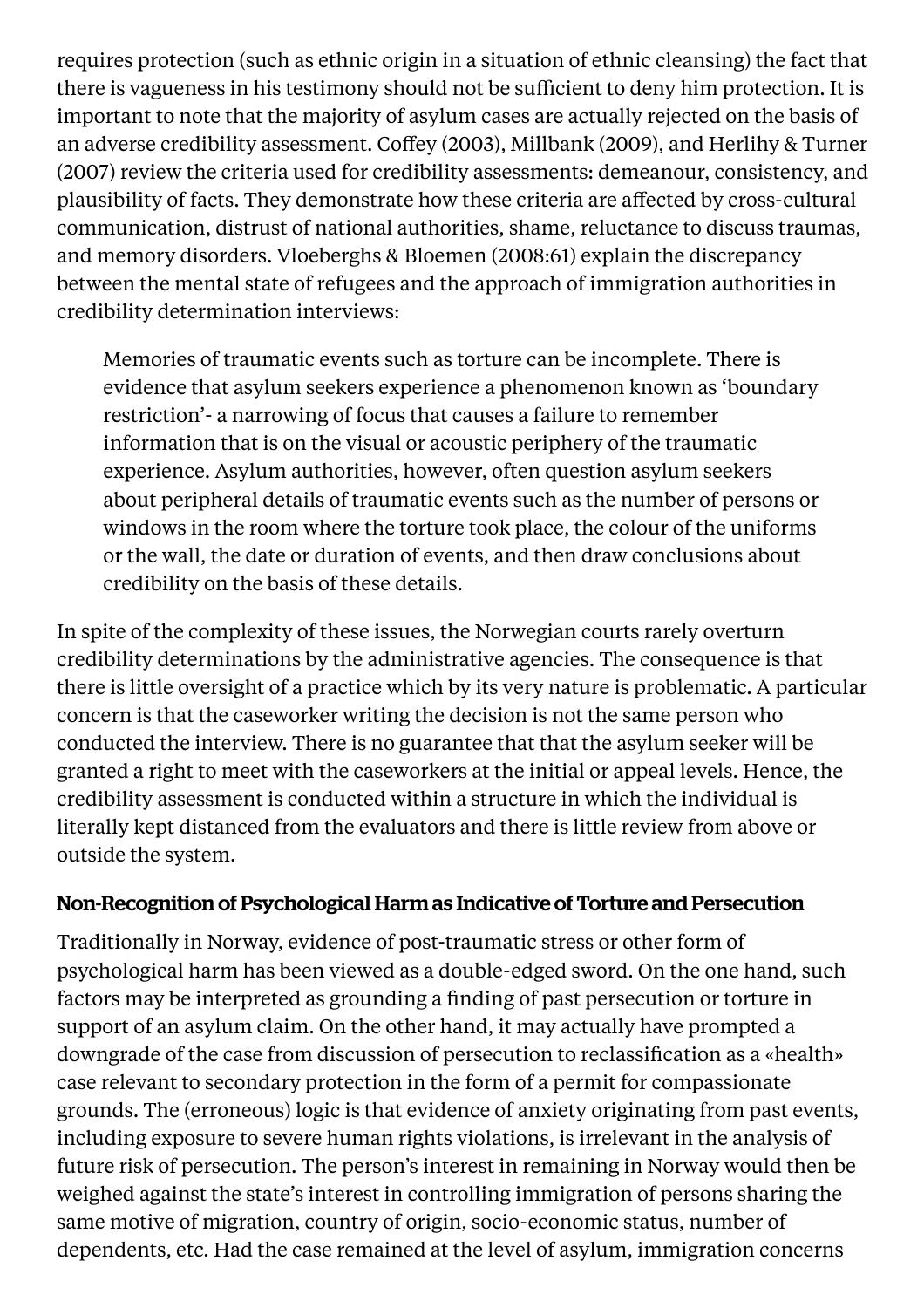would not be taken into account. Thus, asylum seekers in Norway have often been disadvantaged by non-recognition of mental health factors as a *central aspect* of persecution.

In comparison, Montgomery & Foldspang (2005a) have cited concern for the Danish asylum system's tendency to make decisions based on considerations regarding nationality, or bias as regards the socio-economic background, cultural background, or financial security of the applicant. They call for continuous transparent monitoring of the Danish asylum process, in order to ensure that decisions are correctly founded on consideration of human rights violations and traumas related to war and forced migration.

«A holistic assessment of the asylum seeker from the mental health perspective is necessary in order to review whether statements and behaviour affecting credibility are actually indicative of past trauma supporting a protection claim»

One of the reasons why caseworkers may fail to acknowledge that the anxiety suffered by an asylum seeker may be supportive of «well-founded» fear of persecution in the future is the tendency to fragment the asylum seeker's story into separate parts: preflight, flight, post-flight. The focus of such an approach appears to be to the identification of discrepancies, contradictions and gaps wrongly interpreted to indicate adverse credibility. This results in a tendency towards rejection of the claim, rather than structuring an analysis in favour of protection.

Psychological harm (depression/feelings of hopelessness) linked to the forced migration process (such as living in camps, detention/reception centres, being smuggled or trafficked) is usually not identified or considered relevant to the asylum claim. Obokta (2005) provides a thorough description of the relevant human rights violations experienced by persons subject to smuggling and trafficking. These include: violations of the right to life, liberty, security, health, food, housing, equality, and nondiscrimination; as well as freedom from torture, cruel, inhuman, degrading treatment, and prohibition of slavery. Silove, Austin & Steel (2007) examined the mental health impact of indefinite detention upon refugees in Australia. They addressed human rights factors such as the denial of opportunity to study or work, limitation of privacy, the break down of family life, and exposure to derogatory language or treatment by detention centre staff. The study indicates the serious risk of prolonged effects of detention on asylum seekers, in particular, upon the development of children. It calls upon mental health professionals to engage in documentation and research to combat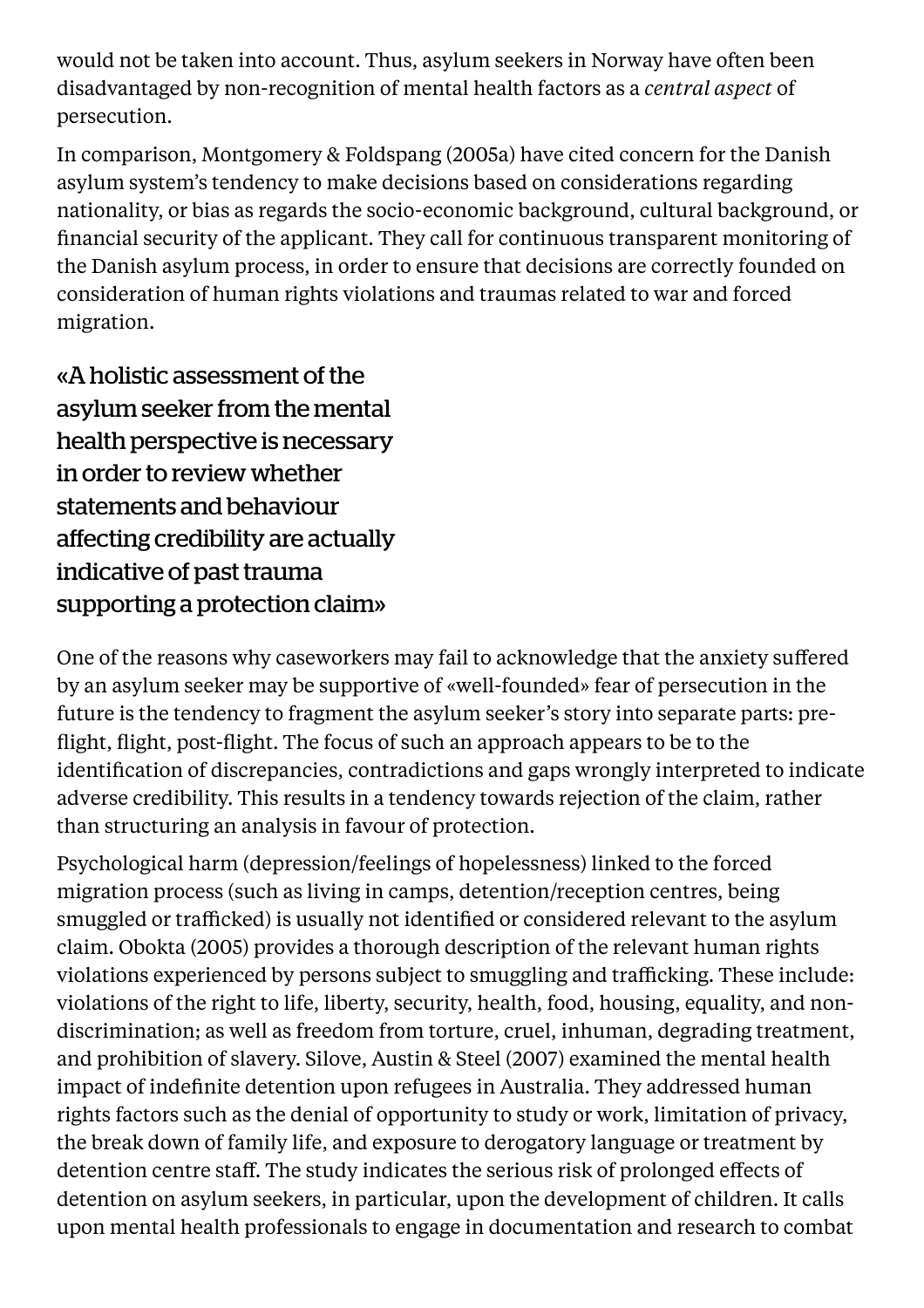immigration policies which are detrimental to the mental health and human rights of asylum seekers. These issues are indeed relevant to the situation of asylum seekers in Norway and should not be considered peripheral to the determination of the protection claim.

# Mixed Motives of Migration

Further problems arise from the fact that refugees often interweave personal or professional aspirations with their testimonies of persecution. This may prompt caseworkers to classify the case as one of socio-economic migrant rather than refugee meriting protection. As confirmed by the United Nations High Commissioner for Refugees (UNHCR) (2007), this is the age of mixed motives for migration. Thus, a protection analysis requires a nuanced approach which recognizes the fact that persecution may be linked to situations involving discriminatory repression or denial of fulfilment of aspirations relating to education or work. The existence of one type of migration motive need not discount the other. There is a need for mental health professionals to explain to caseworkers the tendency of asylum seekers to be reluctant to discuss past harm, and instead identify positive future goals that would demonstrate how they could be a constructive contribution to the host country and a source of strength for their families left behind in the country of origin. Evans Cameron (2009) discusses the psychological and cultural basis for contradictory behaviour among asylum seekers (such as delay in fleeing or return to the country of origin). This is often misinterpreted by caseworkers who cite a lack of subjective fear of persecution. She highlights the following factors: familiarity of risk, variable risk tolerance, optimism bias, passivity in the face of risk, defiance, faith, etc. These criteria require psychological and/or cultural training for proper assessment.

«It is important to incorporate an individualized approach to refugee determination which would address the particular forms of psychological harm. This is essential for all asylum seekers, regardless of age»

A holistic assessment of the asylum seeker from the mental health perspective is necessary in order to review whether statements and behaviour affecting credibility are actually indicative of past trauma supporting a protection claim. An approach which assesses psychological harm and/or individuals in the form of disconnected components, rather than as a continuum, is unlikely to fulfil expectations of a rightsbased protection analysis. The interview's inquiry as to events experienced by the refugee pre-flight, during flight, and post-flight would be improved if the immigration authorities called upon mental health practitioners. It would be beneficial to design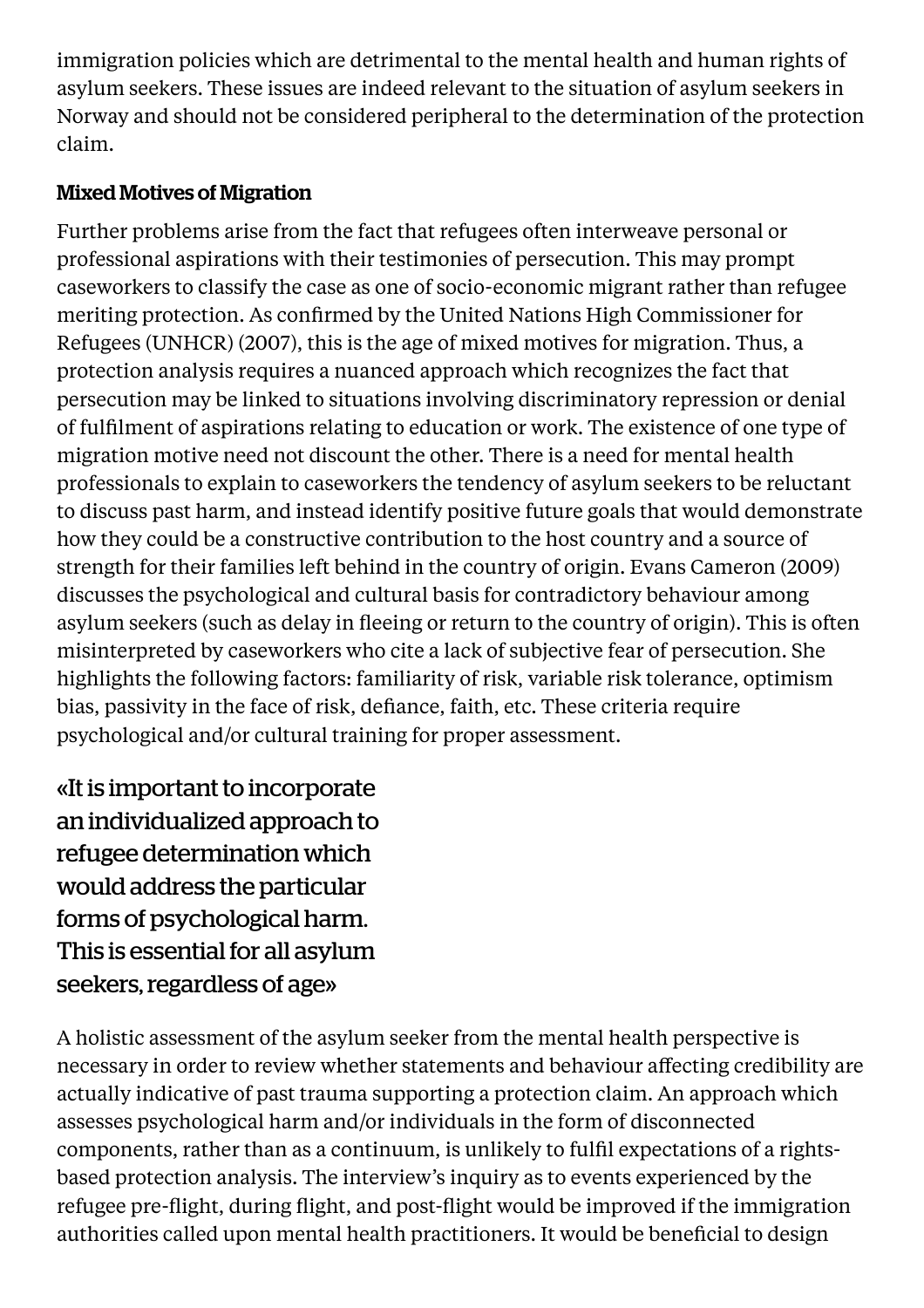specifically formulated questions intended to measure and take into account anxiety, post traumatic stress, and risk of re- traumatisation as relevant factors for a holistic protection analysis which recognizes the individual's history as interconnected passages rather than separate sections unrelated to each other.

# Children as Victims of Persecution or Torture

A recent positive development is that the draft Aliens law §29 (a) refers to psychological violence as constituting persecution. In addition, §29 (f) notes specific ill-treatment directed towards women or children as constituting persecution. The key challenge is to ensure that these categories will actually be recognized in practice. Nevertheless, one may suggest that the law may be in violation of equal protection standards. It includes reference to the protection needs of trafficked women and the «best interests of the child» standard within the section on the permit for compassionate grounds, instead of asylum. Thus, the state may invoke its interest in immigration control to limit the access to protection of these vulnerable persons. There is concern that children are not sufficiently granted procedural and substantive rights regarding presentation and assessment of their asylum claims.

Montgomery & Foldspang (2005b) conducted a study in which they reviewed cases involving refugee children who had experienced war, lived in a refugee camp, experienced detention, had a parent who were subjected to torture, death or disappearance, or witnessed violent events (including house searches, arrest of family, intimidation, torture, killing). The children tended to receive secondary forms of protection, in spite of the fact that it is arguable that they may have qualified for received asylum. In particular, the authors criticize the state's failure to implement the Convention on the Rights of the Child, Article 22, regarding the child's right to participate in decision-making processes relevant to their lives. This perspective is confirmed by the Council of Europe Parliamentary Assembly Report on Promoting the Participation of Children in Decisions that Affect Them (2 June 2008).

In Norway, Liden, Rusten & Aarset (2008) conducted a review of children's right to be heard in immigration cases. They described irregular interviewing proceedings which hindered identification of protection issues related to the child. These practices included: failure to interview children separately from their parents, interruption of the child's testimony, failure to take notes of statements, shift of subject, failure to followup questions, failure to interview the child even when his or her protection is a central concern, and failure to recognize the child specific protection concern as the central claim. They also signalled concern for possible re- traumatisation of children by being present during the parent's interview, and failure to identify cases requiring follow-up therapy or investigation. Furthermore, they concluded that the Convention on the Rights of the Child was too narrowly implemented and insufficiently grounded within the decisions. It most often appeared in the form of a standard reference to the best interest of the child, ironically used to reject the case: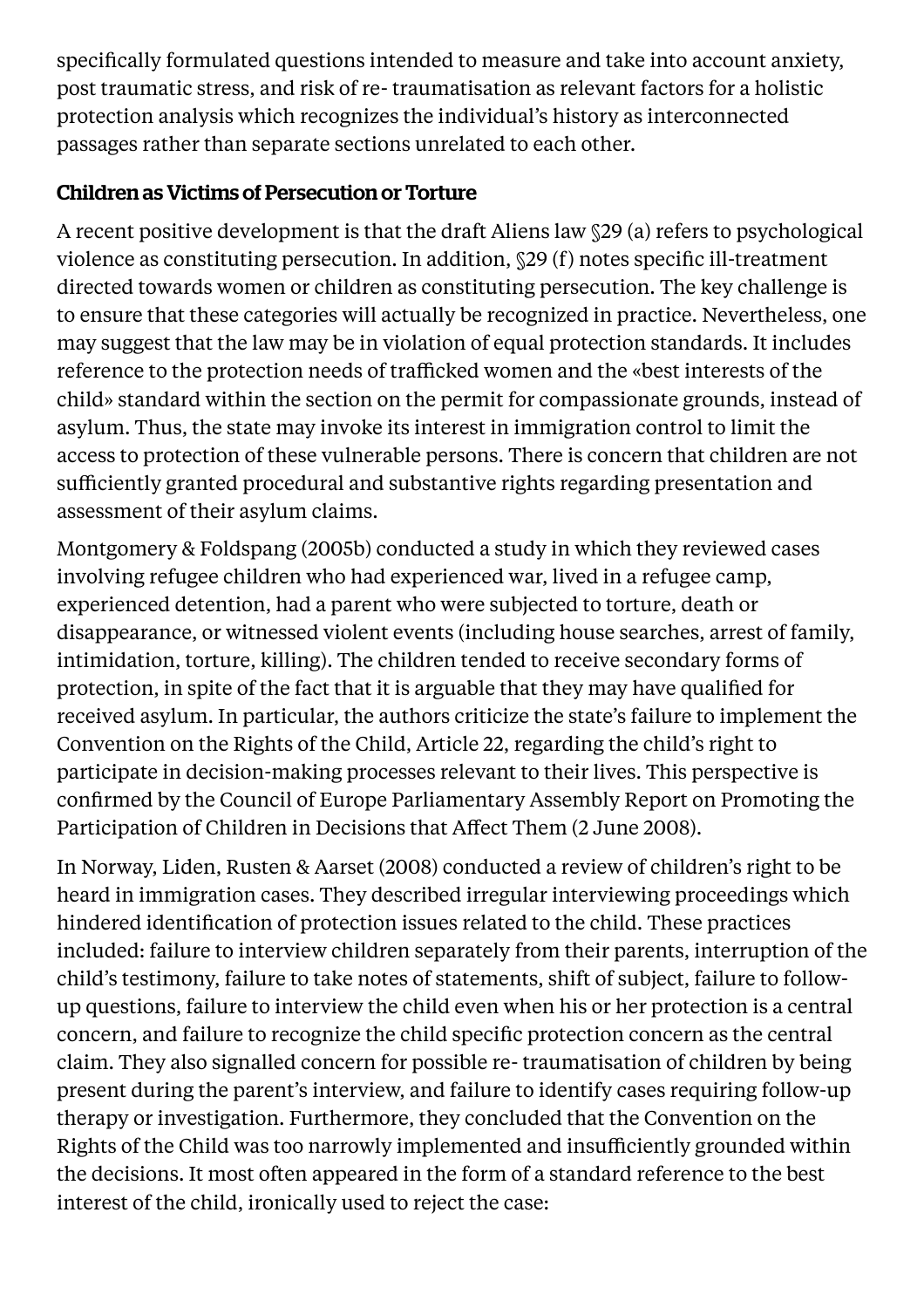Given the data, we have concluded that the Convention on the Rights of the Child is applied exclusively to legitimize rejection: 'The Directorate concludes that the decision is not contrary to the Convention on the Rights of the Child'. Moreover, with the exception of Article 3. 1 on the Best Interests of the Child, Article 9 on the Child's right to a family life, and Article 12 on the right to be heard in any judicial and administrative proceedings affecting the child, the other articles within the Convention on the Right of the Child are not actively taken into consideration within case determination… Within the best interest of the child analysis, there is seldom reference as to how review of the individual concerns of the child leads to the conclusion that the best interest would be to return the child to the country of origin.

Similarly, Gording Stang (2008) reviewed cases involving allegations of torture by children seeking asylum in Norway. She discussed cases in which the Immigration Appeals Board failed to conduct an analysis of the risk of persecution, torture, inhuman or degrading treatment in relation to the child. This was in spite of evidence of Post-Traumatic Stress Disorder and medical reports indicating possible torture or violent treatment, and/or witness to torture (Ibid:75 &113). Instead, the Board referred only to the parents' situation and actually discounted the evidence of the child's experiences and health problems as irrelevant to the protection determination. In another case, the Immigration Appeals Board conducted a negative credibility determination in a case involving possible sexual abuse of a girl due to vagueness and contradictions in her statements delineating how a soldier had visited her on several occasions and what he had done to her (Ibid:100). Neither the best interests of the child analysis, nor a nonrefoulement determination was conducted in relation to the child's experiences. It is essential to ensure that these fundamental standards are always analytically assessed in cases involving children.

In comparison, Tufnell (2003) describes the central role of the Traumatic Stress Clinic in London in cases involving refugee children. It documents what the child has witnessed and the effect of this on their psychological well-being. In addition, the clinic reviews the effect of possible return on the child, the maturity of the child, and impact of the interview process on the child (especially with regard to the risk of retraumatisation). Tufnell highlights the importance of explaining phenomena such as disassociation, inconsistencies and discrepancies related to trauma that may negatively affect the case if misinterpreted by caseworkers. This serves as a «check» to the administrative agency.

A follow-up of the Norwegian reports, conducted by mental health professionals, would be beneficial. A procedure involving descriptions of the traumatic experiences of children, such as abuse, exploitation, and witnessing atrocities, requires further analysis and discussion. There is a need to apply relevant indicators, such as mental health symptoms for the children. This is necessary in order to comprehend and appreciate the experiences of the child. It can also serve as a means to explain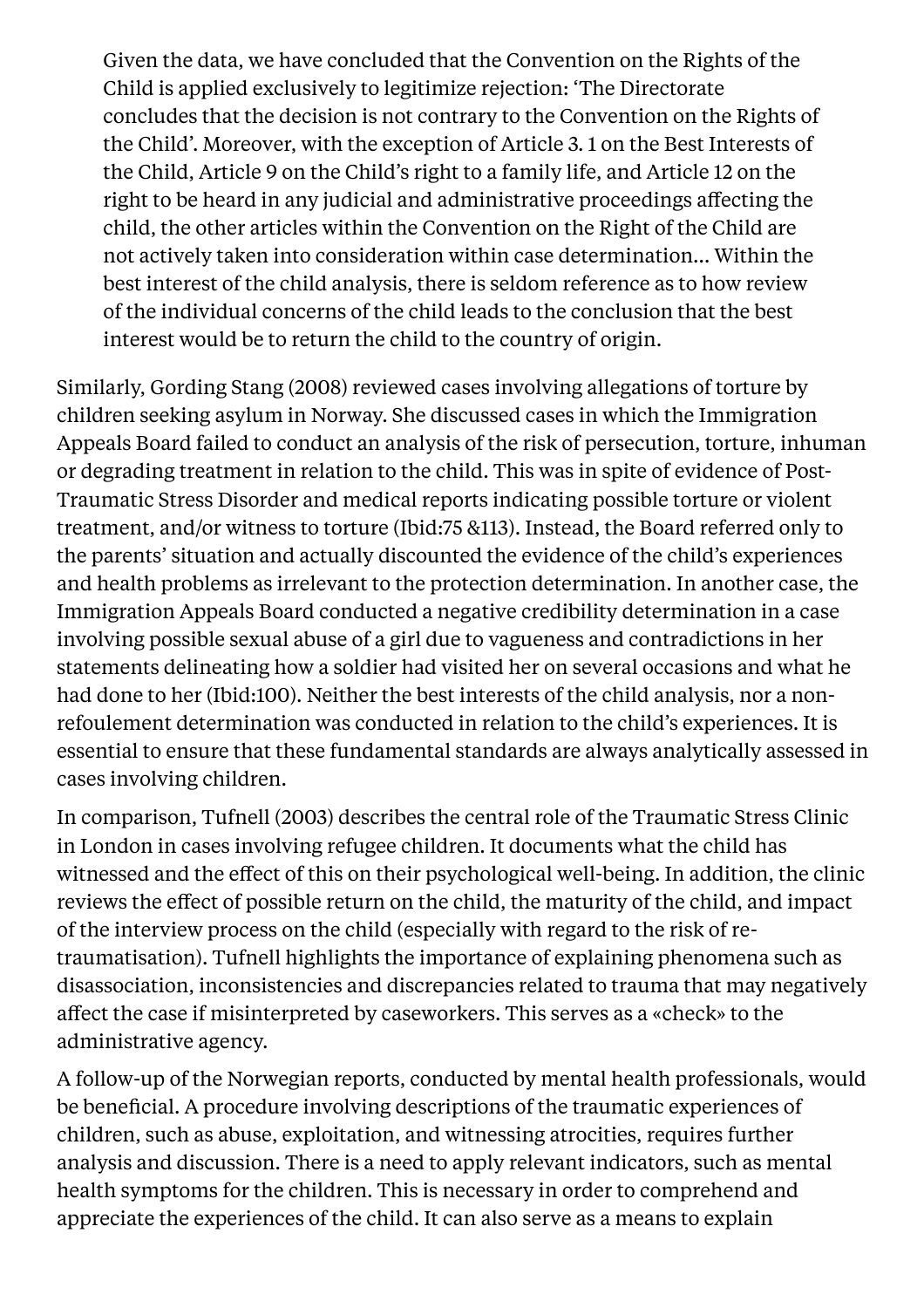deficiencies within the interview process and suggest a model for correction (See Keselman, Cederbord, Lamb & Dahlsrtrom 2008).

Thus, it is important to incorporate an individualized approach to refugee determination which would address the particular forms of psychological harm. This is essential for all asylum seekers, regardless of age, as there is a clear need for a concrete procedure to document harm and evaluate the present state of health.

#### Towards FormalDocumentation of Stressors and the Adoption of Medical-Legal Reports

The importance of good documentation and description of psychological and physical evidence of torture is clearly argued in the Istanbul Protocol (1999). In paras. 275–285 health professionals are called upon to identify the pre-torture history, post-torture history, and current psychological complaints in order to conduct a complete evaluation of the individual.

In Norway, the Directorate of Health, in consultation with the Immigration Appeals Board, issued a guideline, «Rundskriv» IS-3/2003, which sets forth the criteria for health professionals in the preparation of reports addressing allegations of torture or other forms of extreme abuse/trauma. It is strange that the guidelines appear to be designed to assess the credibility of the health professional's assessment rather than set forth the framework for a clear communication of medical/psychological evidence of torture and expert clinical evaluation thereof. The criteria are as follows:

- 1. Explanation of the health professional's extent of knowledge of the asylum case. Clarification of whether the asylum seeker's interview/application has been a central part of the diagnosis.
- 2. Date and Description of events. Identification of the source of the background information.
- 3. Description of the patient's physical and/or psychological symptoms.
- 4. Specific and systematic description of the signs of psychological illness.
- 5. Specific and systematic description of physical injuries. Such findings should be documented with photographs, or alternatively by drawings.
- 6. Assessment of the connection between the trauma/injuries and the alleged traumatic events.

The Norwegian guidelines set forth that the reports should *not* include opinions regarding the possibility of treatment in the country of origin or what the result of the asylum/immigration case should be. This complicates the pursuit of holistic analysis in torture cases. The Norwegian guidelines do not appear to seek assessment and documentation of the consequences of torture. Nor do they refer to any of the manuals developed for this purpose: the Istanbul Protocol (Manual on the Effective Investigation and Documentation of Torture and Other Cruel, Inhuman or Degrading Treatment of Punishment); the Guidelines for examination of survivors of torture, developed by the Medical Foundation; or A Health Professional's Guide to Medical and Psychological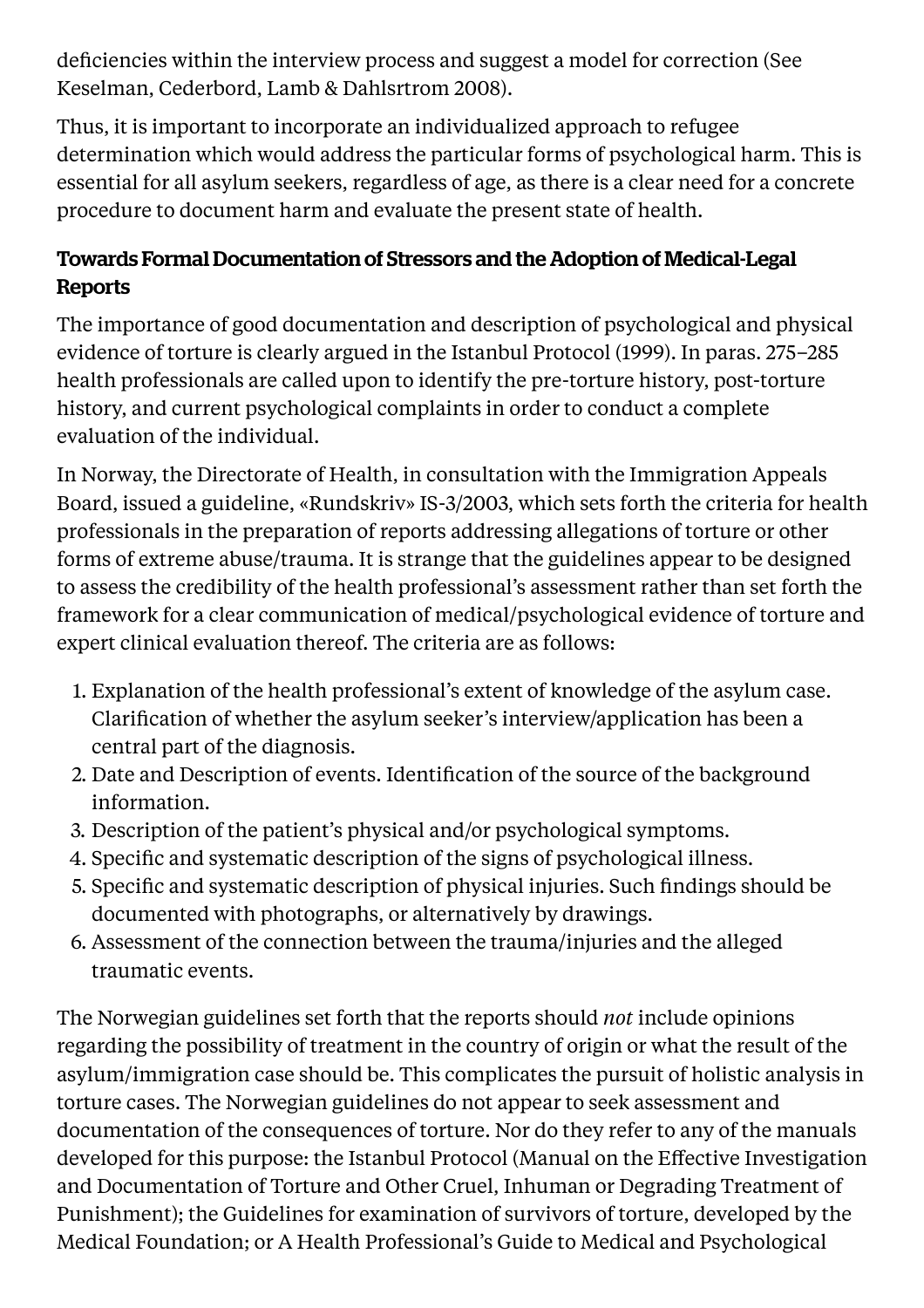Evaluations of Torture, developed by «Physicians for Human Rights». The guide calls upon health professionals to correlate the degree of consistency between the history of acute and chronic physical symptoms and disabilities, with allegations of abuse. According to the manuals or guides described above health professionals are encouraged to correlate the degree of consistency between examination findings of the individual with knowledge of torture methods and their common after-effects used in a particular region. In addition, they should correlate the degree of consistency between the psychological findings and the alleged report of torture.

With regard to the psychological elements, a medical-legal report should include an assessment of whether psychological findings are expected and typical reactions to extreme stress within the cultural and social context of the individual. This provides a broader scope of analysis which goes far beyond the Norwegian guidelines and may well move into the area which the Immigration Appeals Board deems to constitute «illegitimate» opinions on the desired result of the case.

Further, the Physicians for Human Rights Guide calls for indication of the status of the individual in the fluctuating course of trauma related mental disorders over time, thereby inviting a protection continuum approach. Health professionals are called upon to identify any coexisting stressors impinging on the individual (e.g. ongoing persecution, forced migration, exile, loss of family and social role) and the impact these may have on the individual. The guide's conclusion encourages a statement of opinion on the consistency between all sources of evidence (physical and psychological findings, historical information, photographic findings, diagnostic test results, knowledge of regional practices of torture, consultation reports, etc.) and allegations of torture and ill treatment.

Unlike the Norwegian guidelines, both the Physicians for Human Rights Guide and the Istanbul Protocol specifically recognize that the absence of physical evidence does not exclude the possibility that torture/ill treatment occurred, as there may not be physical scars or marks left behind. The Istanbul Protocol, paragraph 158 notes:

It is important to realize that torturers may attempt to conceal their acts. To avoid physical evidence of beating, torture is often performed with wide, blunt objects, and torture victims are sometimes covered by a rug or shoes, in the case of falanga, to distribute the force of individual blows. Stretching, crushing injuries and asphyxiation are also forms of torture that have the intent of producing maximal pain and suffering with minimal evidence. For the same reason, wet towels may be used with electric shocks.

Paragraphs 286–289, instruct health professionals to consider whether the clinical picture suggests a false allegation. It recommends that in cases where there is an indication of exaggeration or fabrication of a torture claim, additional examinations and documentation by the opinions of two clinicians should be provided. This is due to the fact that inconsistencies may be due to memory impairment, cultural differences in perception of time, dissociation, confusion or repression of memories. In short,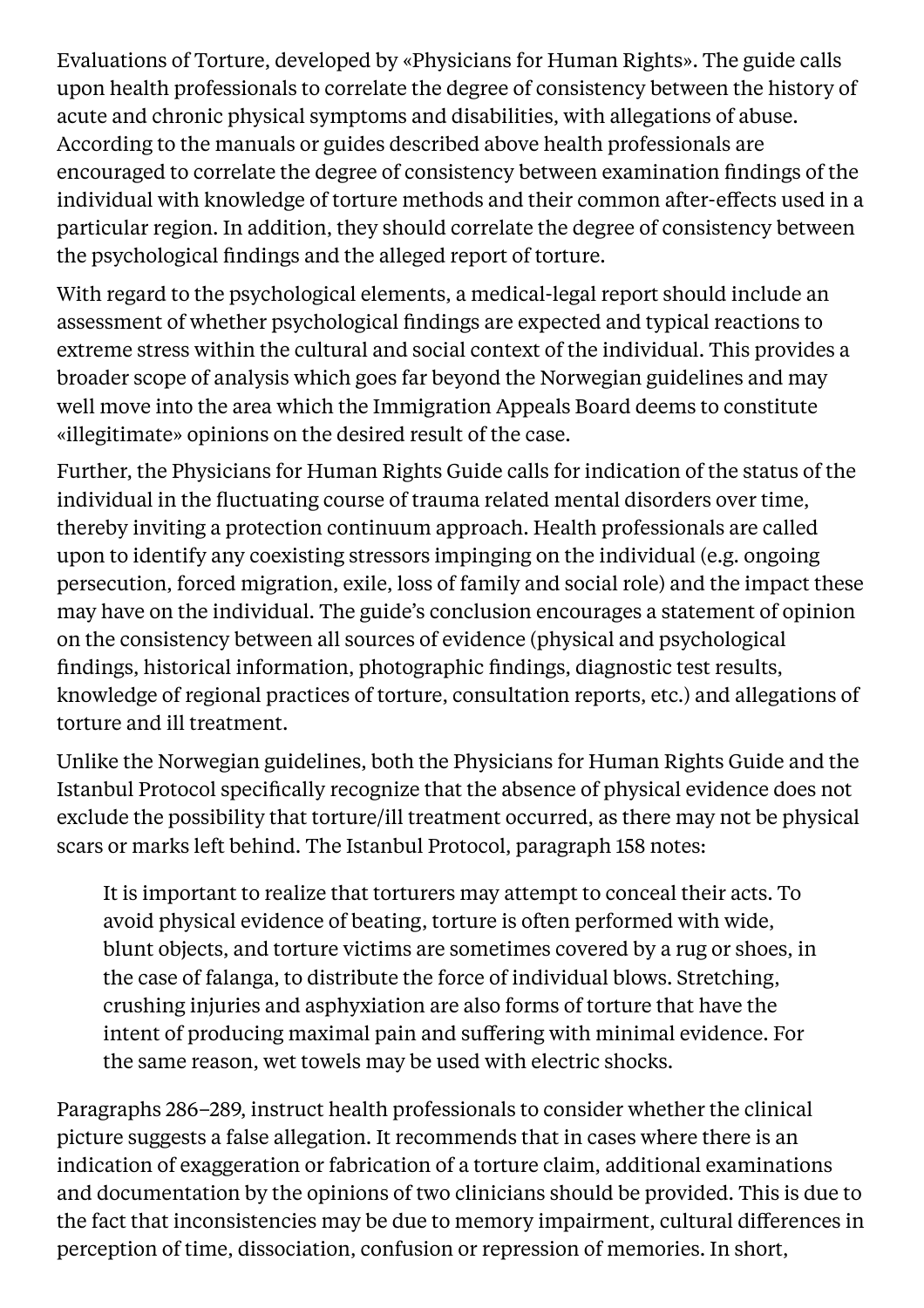whereas the Norwegian immigration authorities view credibility determination as the exclusive domain of the caseworkers; the Protocol suggests that as to the pertaining veracity of a torture claim there is a need for *increased* participation of health professionals, not less.

The UK Medical Foundation for the Care of Victims of Torture's Methodology in the Preparation of Medico-Legal Reports (Cohen & Rhys Jones 2006) provides an example of the medical approach to fabrication:

It is not the role of the report writing doctor to assess credibility. However, doctors do not, even in their everyday practice, accept at face value everything they are told by their patients. For example, amounts of alcohol consumed, exercise taken or severity of pain reported- all these are carefully interpreted by a doctor in the light of their observations of the patient's appearance, mobility and answers to questions exploring ability to function in everyday activities. During the examination Medical Foundation doctors critically assess the account given in relation to the injuries described and the examination findings, in the light of their own experience and the collective experience of colleagues at the Medical Foundation, and may decline to write a report if the account and the findings do not correlate.

The Norwegian Immigration Appeals Board's evaluation of the role of health professionals in this arena is characterized by scepticism as to the quality of the reports. The Immigration Appeals Board (2001/2002) described health professionals as being unable to conduct an objective diagnosis based on concrete findings, precisely due to the prevalence of psychological problems among the asylum seekers. The Board concluded that doctors and psychologists largely base their evaluations on the patient's own statements. This is interpreted by the Board as rendering the health professional's «discretionary evaluation» central; thereby challenging traditional principles of justice, in particular the requirement that similar cases should have the same result. This line of reasoning reveals a profound misunderstanding of the process of psychological/psychiatric/medical evaluation and a direct rejection of the principle of individual diagnosis. The key dilemma is that there is no formal procedure for adoption of a medical-legal report, and the prevalence of distrust of health professionals.

«The Norwegian Immigration Appeals Board's evaluation of the role of health professionals in this arena is characterized by scepticism as to the quality of the reports»

The UN Committee Against Torture recommends that states abide by the Istanbul protocol as a regular procedure in asylum determinations. A positive development is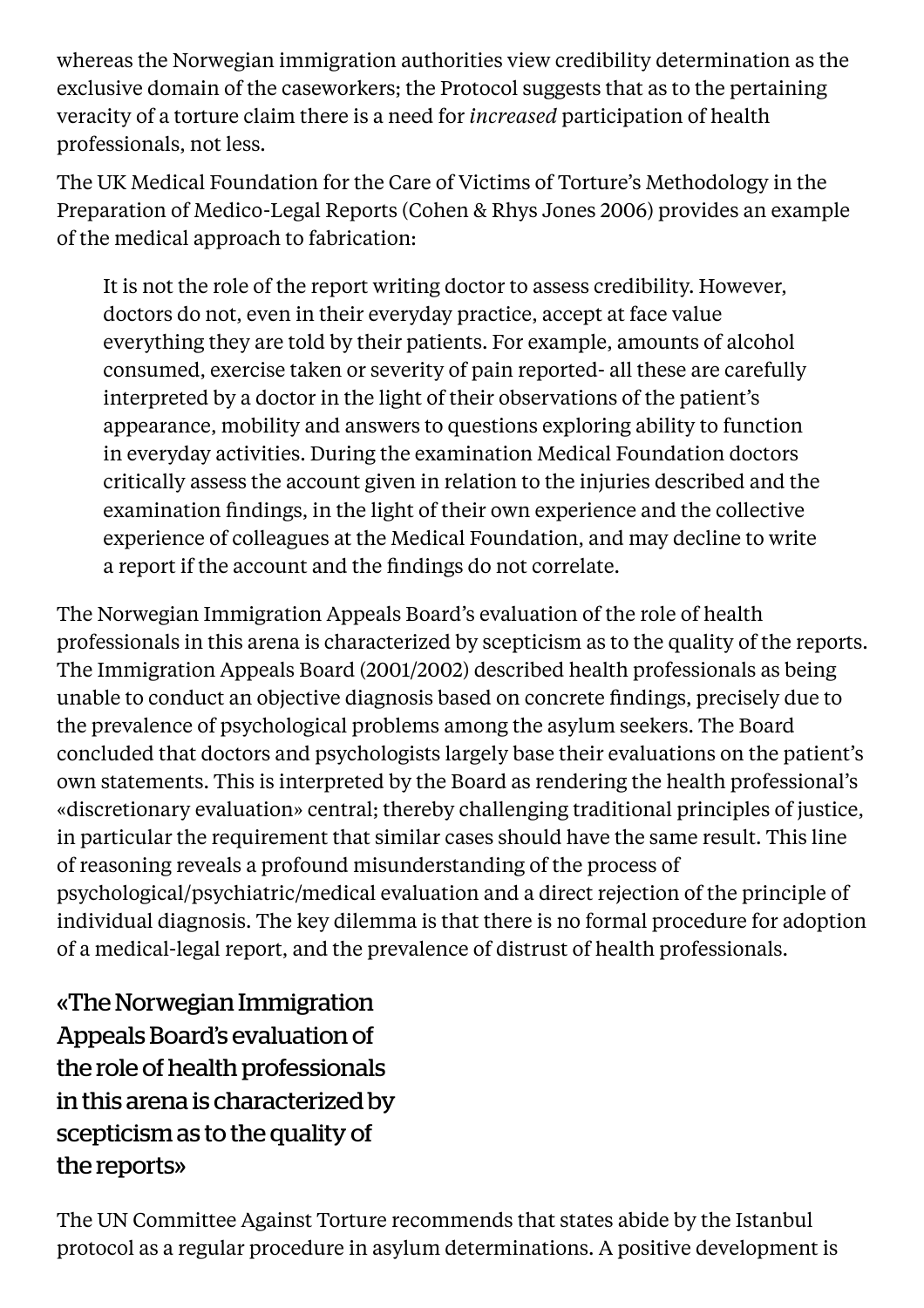the publication of a report by the Norwegian Centre on Violence and Traumatic Stress Studies, reviewing the value of the use of psychometric instruments among asylum seekers in Norwegian reception centres and calling for the development of assessment procedures based on self-report and clinical evaluation to detect mental illness (Jakobsen, Sveaass, Eide Johansen & Skogøy 2007). The study revealed that 57.3% of asylum seekers report having been subjected to torture. The issue is whether the Immigration Appeals Board would discount the merit of any evaluations utilizing self reporting methods.

It should be noted that at the international level, legal standards refer to the importance of considering relevant documentation in asylum cases. For example, the EU Qualification Directive, Article 4 (3), sets forth individual documentation relevant to past or future persecution or serious harm should be taken into account during the protection assessment. Similarly, the UN Committee Against Torture, in General Comment 1, calls for consideration of medical or other independent evidence to support the claim by the author that he/she has been tortured or maltreated in the past. In short, evaluations by health professionals must receive greater recognition by the Norwegian immigration authorities as an integral part of case processing.

«The immigration administrative agencies would benefit from the incorporation of procedures in which medical, psychiatric and psychological assessments are formally taken into account»

A positive step would be the adoption of Medical-Legal Reports, similar to those produced by the Medical Foundation in the UK and the Medical Examination Group at Amnesty International Dutch Section. Such reports would present a structured assessment of the consistency between the medical findings and the allegations of torture or inhuman treatment (See Bruin, Reneman, & Bloemen, (Ed.s), (2006). Both the European Court of Human Rights and the UN Committee Against Torture have recognized the value of medical reports in the determination of cases involving allegations of torture. In particular, they support the active use of manuals in conducting assessment and documentation of torture. The British Home Office considers that recognition of the torture claim in a Medical-Legal report creates a rebuttable presumption in favour of the claimant.

# **Conclusion**

Norway's draft Aliens law §28 proposes recognition of persons facing a real risk of torture or inhuman or degrading treatment as meriting asylum. This is positive, as it increases the right of asylum to persons normally receiving secondary humanitarian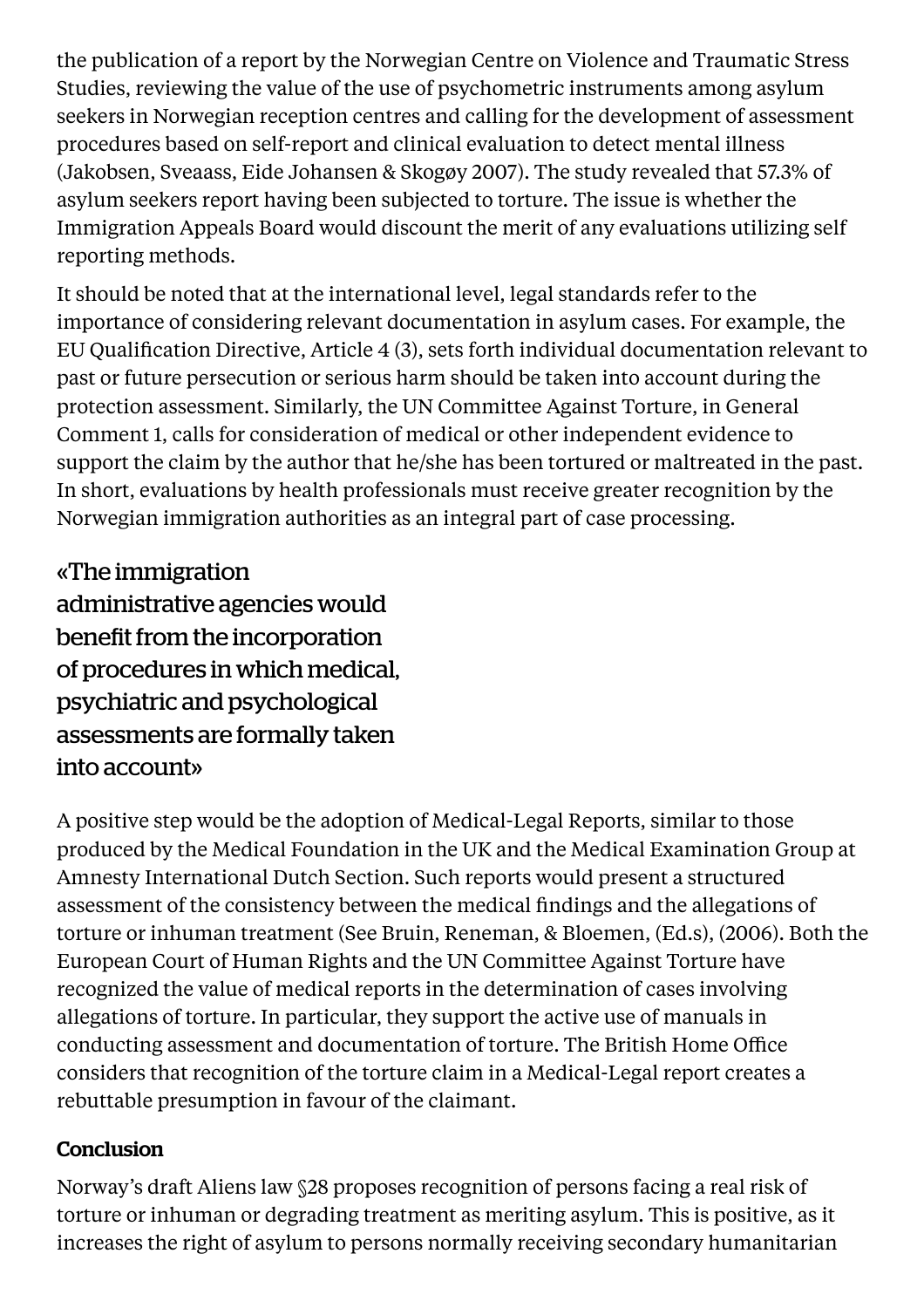protection. There is a need for increased knowledge on the part of caseworkers, lawyers, and mental health professionals to assess the scope of torture, inhuman and degrading treatment in its various forms.

The immigration administrative agencies would benefit from the incorporation of procedures in which medical, psychiatric and psychological assessments are formally taken into account. Health professionals should provide assistance in the assessment of concrete cases and help in the design of relevant guidelines in the area of conducting interviews addressing traumatic events. They should receive additional training on the proper examination of torture victims and the physical and psychological consequences of torture. Medical-legal reports should be adopted as a standard tool in all asylum determination procedures.

Finally, the implementation of the draft Alien's law requires a holistic recognition of the scope of mental harm according to age, gender, and cultural background. This is important within the context of persecution, torture, or inhuman treatment; as well as the return, separation, or other consequences of forced migration. It is essential that mental heath professionals assist refugee lawyers and caseworkers in restoring an individualized approach to assessing mental health as an integral part of asylum determination and refugee protection in Norway.

Cecilia M. Bailliet

Department of Public & International Law

University of Oslo

P.O. Box 6706 St. Olavs plass

0130 Norway,

Phone: +47 22 85 02 34

E-mail [cecilia.bailliet@jus.uio.no](mailto:cecilia.bailliet@jus.uio.no)

*Teksten sto på trykk første gang i Tidsskrift for Norsk psykologforening, Vol 46, nummer 12, 2009, side 1163-1168*

**TEKST** Cecilia M. Bailliet

 $+$  Vis referanser

Bibliography Bailliet, C. (2003),

Oslo: Institute for Public & International Law Edited Series.

Basoglu, M., Livanou, M. & Crnobaric, C. (2007). Torture vs. Other Cruel, Inhuman and Degrading Treatment: Is The Distinction Real or Apparent? 64, 277-285

Bruin, R., Reneman, M. & Bloemen, E. (Ed.s) (2006).

Utrecht/Amsterdam: Pharos/Amnesty International/Dutch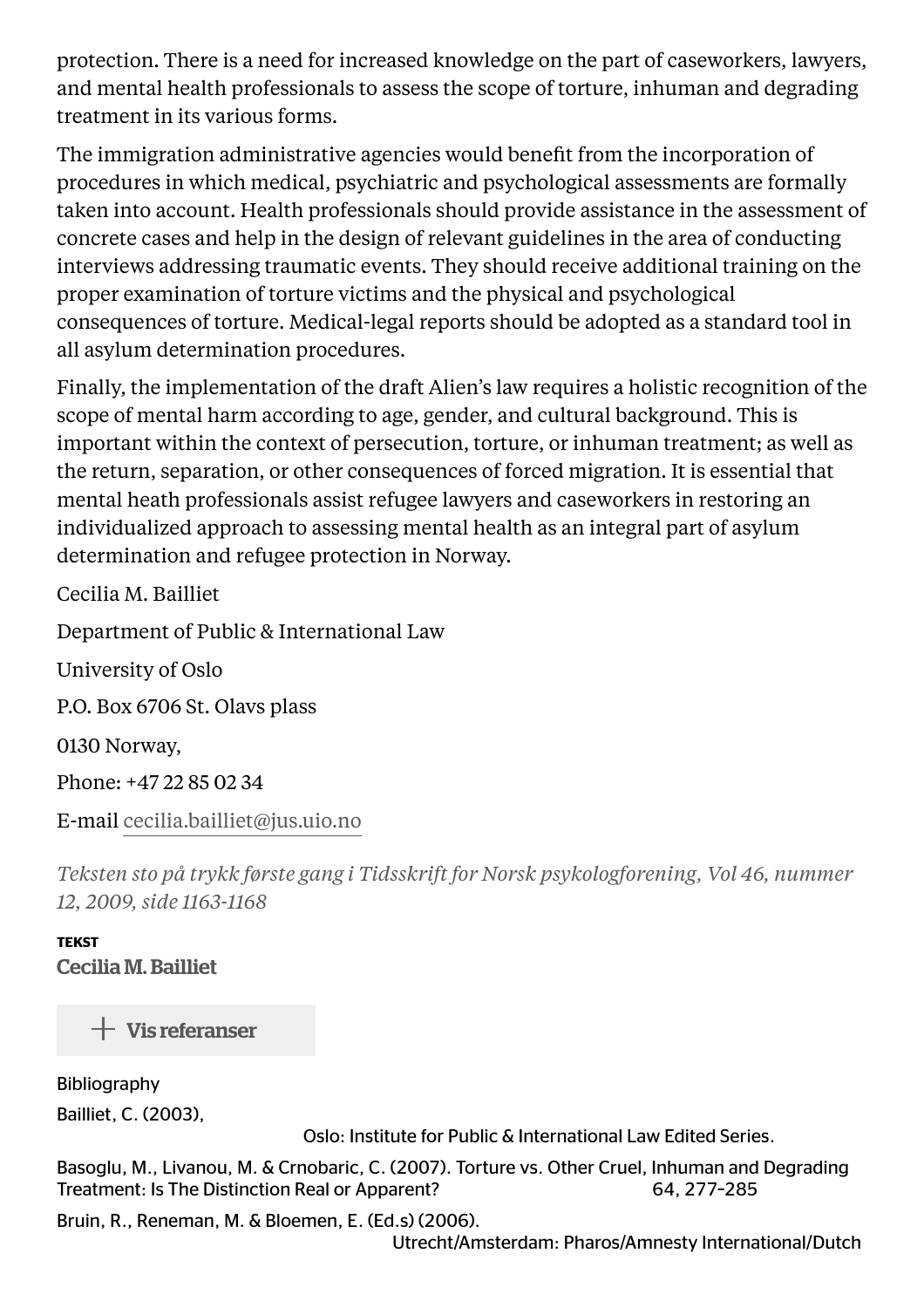Council for Refugees.

Coffey, G. (2003). The Credibility of Credibility Evidence at the Refugee Review Tribunal, 15.3, 377-417.

Cohen, J. (2001). Questions of Credibility: Omissions, Discrepancies and Errors of Recall in the Testimony of Asylum Seekers.  $\overline{\phantom{a}}$  13, 293-309.

Cohen, J. & Rhys Jones, D. (2006).

. London: Medical Foundation for the Care of Victims

of Torture.

Council of Europe Parliamentary Assembly (2008) Report on Promoting the Participation of Children in Decisions Affecting Them, Doc. 11 615

European Council Directive 2004/83EC, 29 April 2004 on Minimum Standards for the Oualification and Status of Third Country Nationals or Stateless Persons as Refugees or as Persons who Otherwise Need International Protection.

Evans Cameron, Hilary (2008). Risk Theory and 'Subjective Fear': The Role of Risk Perception, Assessment, and Management in Refugee Status Determinations,

, 20, 567-585.

Good, A. (2004). Expert Evidence in Asylum and Human Rights Appeals: an Expert's View. .16, 358-380.

Gording Stang, E. (2008), Cording Stang, E. (2008), Cording Stang, E. (2008), Corea and Duble Costo: Norwegian Center for Human Rights.

Herlihy, J. (2007). Asylum Claims and Memory of Trauma: Sharing our Knowledge. 34, 191.

Jakobsen, M., Sveaass, N., Eide Johansen, L.E., & Skogøy.E. (2007).

nr. 4/2007. Oslo: Nasjonalt kunnskapsenter om vold og traumatisk stress.

Keselman, O., Cederborg, A., Lamb, M. & Dahlström, O. (2008).Mediated Communication with Minors in Asylum-seeking Hearings. Minors in Asylum-seeking Hearings.

Lacroix, M. (2004). Canadian Refugee Policy and the Social Construction of the Refugee Claimant Subjectivity: Understanding Refugeeness.  $17, 147 - 166$ .

Liden, H., Rusten, H. & Aarset, M. (2008). . . . . . . . . . . . . . . . . . Oslo: Institute for Social Research.

, Rapport

Manual on the Effective Investigation and Documentation of Torture and Other Cruel, Inhuman or Degrading Treatment or Punishment (Istanbul Protocol) (1999)

Millbank, Jenni (2009). 'The Ring of Truth': A Case Study of Credibility Assessment in Particular Social Group Refugee Determinations. International Journal of Refugee Law, 21:1-33.

Montgomery, E. & Foldspang, A. (2005a). Predictors of the Authorities' Decision to Grant Asylum in Denmark. 18.4, 454-467.

Montgomery, E. & Foldspang, A. (2005b). Seeking Asylum in Denmark: Refugee Children's Mental Health and Exposure to Violence. (a) the same state of the state of the state of the state of the state of the state of the state of the state of the state of the state of the state of the state of the state of the state o

Norwegian Immigration Appeals Board (2001/2002), Skal leger innvilge opphold? .

Norwegian Immigration Appeals Board (2007)

Obokata, T., (2005). Smuggling of Human Beings from a Human Rights Perspective: Obligations of Non-State and State Actors under International Human Rights Law, 394415.

Physicians for Human Rights (2001), Examining Asylum Seekers: A Health Professional's Guide to Medical and Psychological Evaluations of Torture.

Silove, D., Austin, P. & Steel, Z. (2007). No Refuge From Terror: The Impact of Detention on the Mental Health of Trauma-affected Refugees Seeking Asylum in Australia.